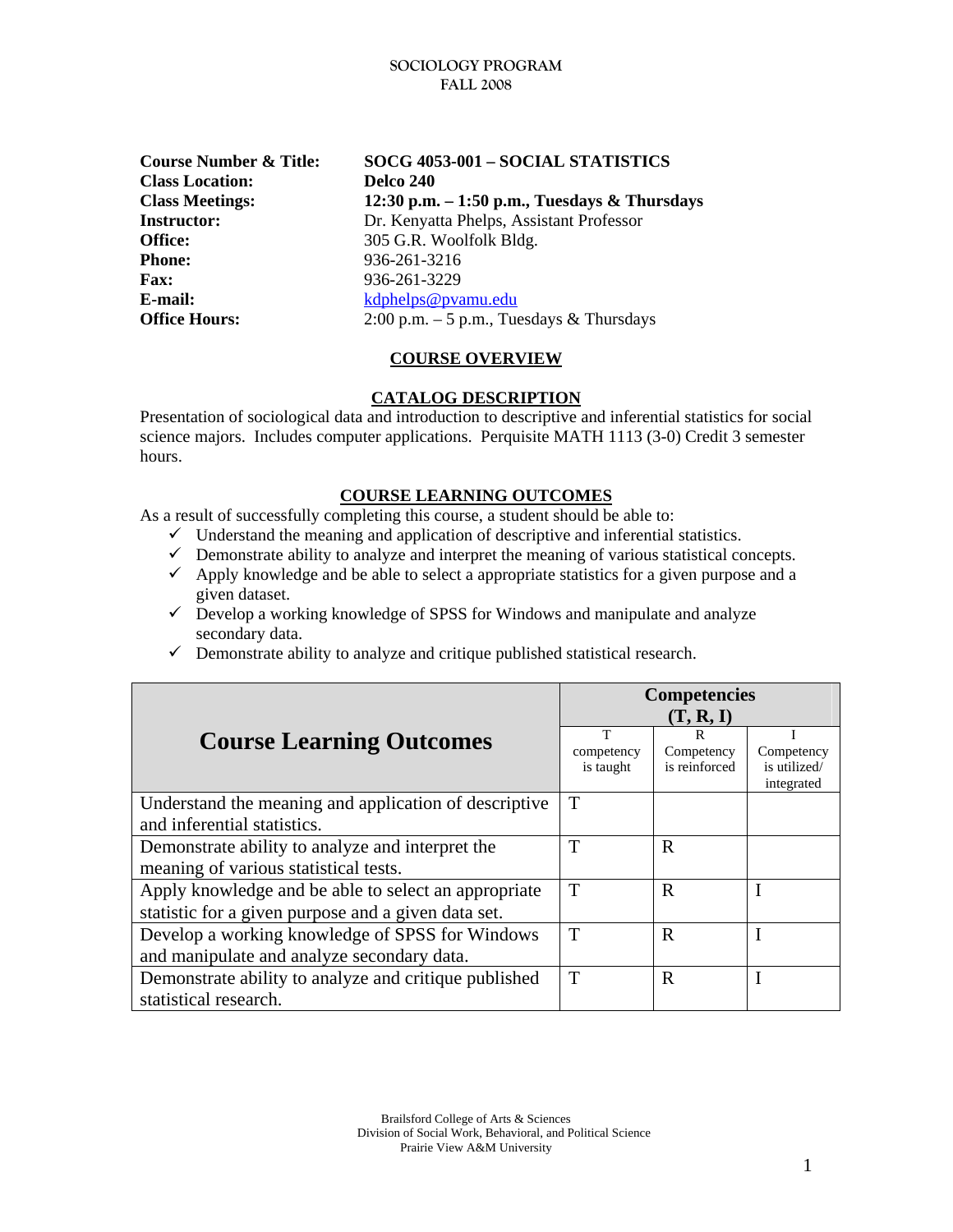### **REQUIRED TEXT**

Aron, Elaine N. and Elliot Coups. 2008. Statistics for the Behavioral and Social Sciences. 4<sup>th</sup> Edition. Prentice Hall. (ISBN: 10-0131562789).

Sweet, Stephen A. and Karen Grace-Martin. 2008. Data Analysis with SPSS,  $3^{rd}$  Edition. Allyn & Bacon. (ISBN: 0205483879).

### **REQUIED COURSE MATERIALS**

SPSS CD-ROM Version 13.0 or 14.0 (included with text)Version13.0 0-495-09152-9 or Version 14.0 0-495-31862-0, ACCESS TO e-Courses (WebCt 8), Calculator, graphing paper, flashcards (suggested), computer, & Stapler.

e-Courses link: http://ecourses.pvamu.edu/webct/entryPageIns.dowebct **For Assistance with e-courses, please contact** Gloria Hood, Administrative Assistance: 936-261- 3283.

# **STUDENT PERFORMANCE EVALUATION**

| Course Point System           |           |
|-------------------------------|-----------|
| Quizzes                       | 50<br>pts |
| IRB Certification Project     | pts<br>50 |
| Statistical Analysis Projects | $200$ pts |
| Midterm Exam                  | pts<br>50 |
| Final Exam                    | pts<br>50 |
| <b>Total Points</b>           | 400 pts   |
|                               |           |

The following scheme will be used for determining final grades:

| <b>FINAL GRADE POINT SYSTEM</b> |              |                              |  |  |
|---------------------------------|--------------|------------------------------|--|--|
| A                               | $90 - 100\%$ | $(360 - 400 \text{ points})$ |  |  |
| в                               | $80 - 89\%$  | $(320 - 359 \text{ points})$ |  |  |
| C                               | $70 - 79\%$  | $(280 - 319 \text{ points})$ |  |  |
| D                               | $60 - 69\%$  | $(240 - 279 \text{ points})$ |  |  |
| F                               | $0 - 59\%$   | $(0-239 \text{ points})$     |  |  |

# **COURSE POLICIES**

If you cannot complete any of the course requirements by the scheduled due date, you will have to provide sufficient medical or other **legitimate** documentation. The assignments are due as scheduled **without exception**. No make-up examinations will be provided unless arranged with the instructor prior to the examination date. Any late assignments or missed examinations will result in zero points.

Each student should note that computer disks must be backed-up and have hard copies made. Computer hardware and software problems **WILL NOT BE** a valid reason for a late assignment. The writing assignments must be typed as computer facilities are available for all students.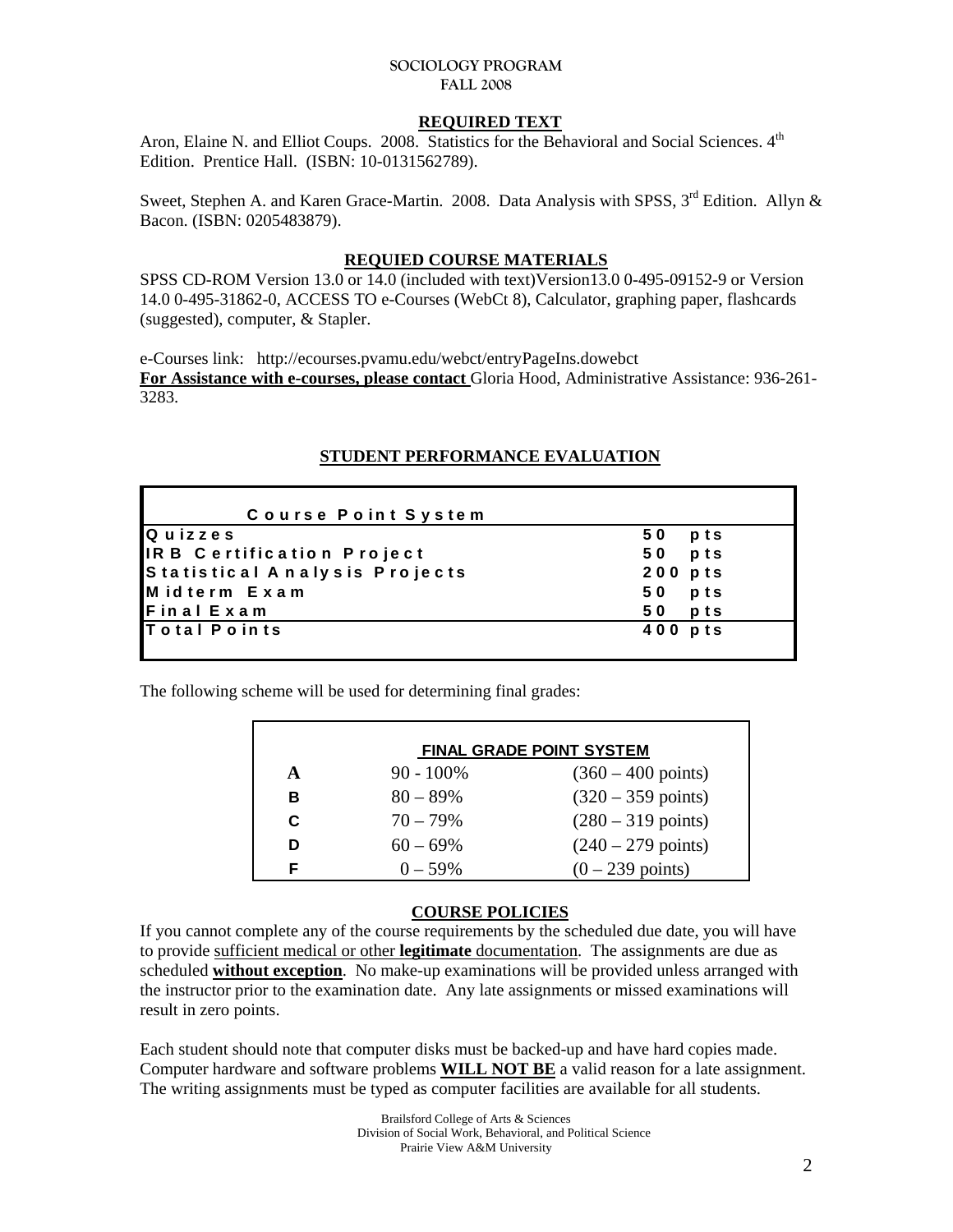Please keep a copy of your work as you are responsible for providing proof of completion if becomes lost or misplaced. **Do not use covers** for your writing assignments as covers will not be returned: you only need to place a staple in one corner. Make sure you have proofread your assignment prior to submission.

**Student Honesty:** In keeping with the norms of higher education, any student found guilty of academic dishonesty (e.g., cheating, plagiarism, etc.) may receive a failing grade for the course and be reported to their college dean.

## **ATTENDANCE POLICY**

Attendance is recorded daily, beginning with the first full day of class.

### **ROLL CALL**

Attendance is normally taken at the beginning of the class period. **When you arrive late, it is your responsibility to ask--after class is dismissed--to be recorded as present; otherwise, the record shows an unexcused absence for that day**. Three tardies add up to an absence. You have a *5 minute grace* period and after that you are considered late to the class. After 5 minutes into the class, I will close the attendance roster and you must see me after class.

## **CLASS ATTENDANCE**

The official institutional policy on absences states that students may be absent from a class a number of times equivalent to the credit hour value of the class. In this three credit class, then, **three class absences are allowed**. I **deduct a letter grade for each additional absence after three unexcused absences.** For example, if a student misses 5 days and s/he has an "A", then his/her final grade is a "C". If the student has a "C" and more than 3 absences his/her final grade is a "D" or an "F". **These grades will apply regardless of how well the student does on assignments.** Exceptions to this policy in regard to point reduction may be approved by the instructor upon presentation of documentation from the Vice President for Student Affairs that an official excuse has been granted for the student's absence. Conditions warranting such an approval include cases involving death in the family, illness of the student or his/her immediate family members or for military duty. It is the student's responsibility to provide legitimate, official documentation of excused absences to the instructor of the courses involved. Other reasons for absences not covered here must be cleared with the appropriate College Dean.

### **EXCUSED ABSENCES**

Absences may be excused if it is cleared with the instructor ahead of time. Graded assignments missed due to excused absence or tardiness may be **made up within one week of your return to class**; **it is your responsibility** to initiate such arrangements and to persist in efforts to complete the work within the deadline. *Excused, ungraded assignments cannot normally be made up (but check with me in each case); however, the excuse will at least prevent the deduction of points for the missing work.*

# **LATE WORK POLICY**

**LATE WORK IS NOT ACCEPTED!** Papers/assignments are due in class on the assigned day. If you miss class, your paper should be placed in my box with a signature and date/time stamp from the secretary during the class period. **For example, if an assignment is due in the 11:00-12:20 class and you are not present, your paper is still due within the class hour. If the paper is submitted after 12:20, it is considered late and is not accepted! If you leave a late paper under my door or in my mailbox, I will leave it right where you left it! No excuses/No exceptions!**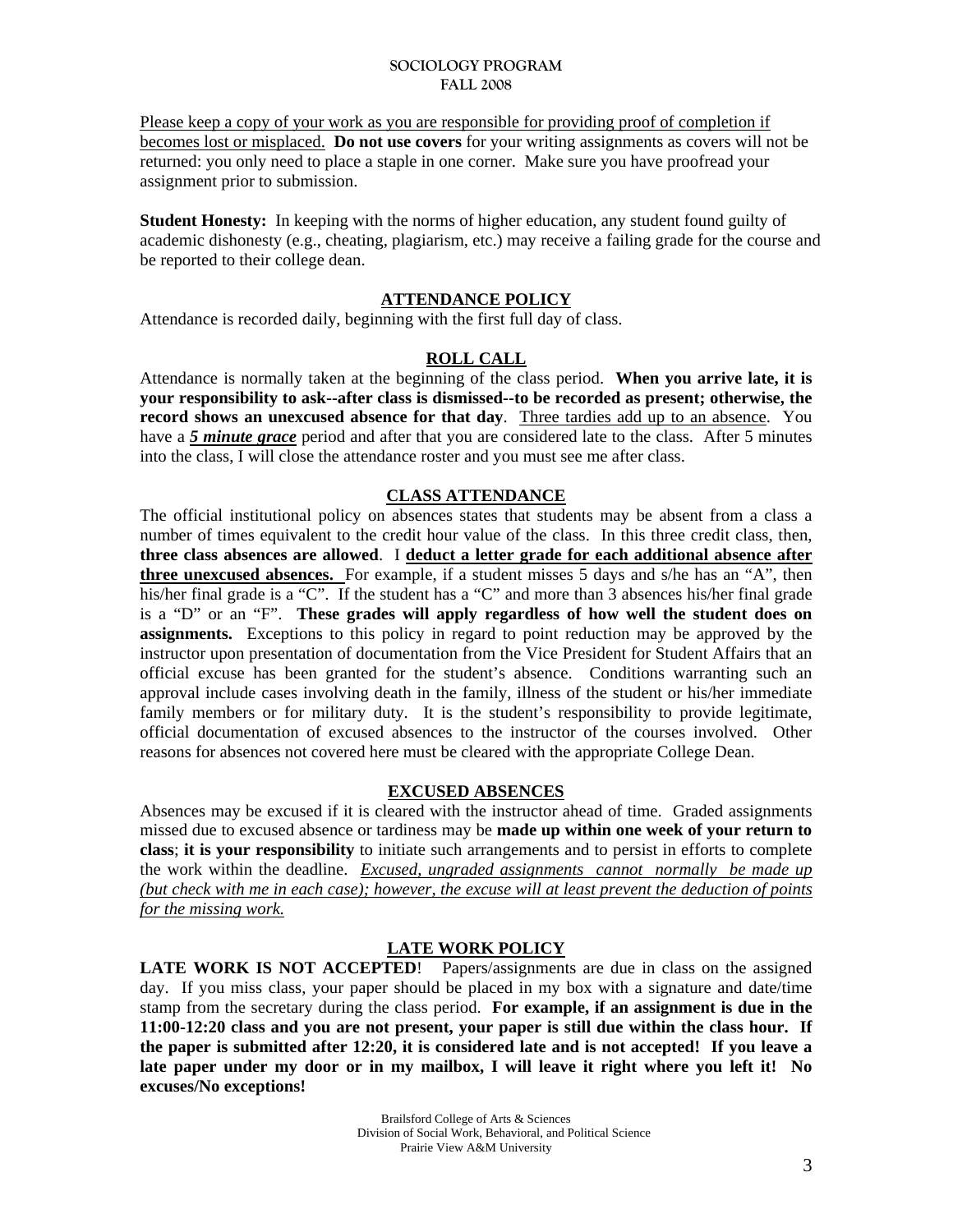# **PLAGIARISM/CHEATING**

Plagiarism and cheating will not be tolerated. Frequent examples of plagiarism include but are not limited to: failure to document properly or paraphrase a quote; buying or selling a paper; permitting someone else to write work which one then submits as his/her own; or submitting a paper written and turned in during a previous class, even if you wrote it. Student caught plagiarizing or cheating on any assignment will receive an "F" on the assignment/exam/project and/or reported to your college Dean..

# **STUDENT BEHAVIOR POLICY**

- Please show respect for the diversity of opinions expressed in this class. We must all demonstrate respect for gender, sexual orientation, racial, class, ethnic and religious differences among us.
- No form of harassment will be tolerated in this class. Please inform me of any problem(s). **IF YOU FAIL TO COMPLY, YOU WILL BE ASKED TO LEAVE THE CLASSROOM IMMEDIATELY AND A "0" WILL BE RECORDED AS YOUR GRADE FOR THAT DAY.**
- **DISRUPTIVE BEHAVIOR NOR SLEEPING WILL NOT BE TOLERATED. IF YOU FAIL TO COMPLY, YOU WILL BE ASKED TO LEAVE THE CLASSROOM IMMEDIATELY AND A "0" WILL BE RECORDED AS YOUR GRADE FOR THAT DAY.**
- **TURN YOUR CELL PHONES OFF UPON ENTERING CLASS**

## **STUDENT ACADEMIC APPEALS PROCESS**

Please refer to the undergraduate catalog for the appeals process. http://www.pvamu.edu/pages/231.asp

# **DISABILITIY NEEDS**

Students with disabilities who believe they may need accommodations in this class are encouraged to contact the Office of Disabilities

Services, Evans Hall room 315 (936-261-3580). Please see the instructor within the first week of class so that arrangements can be made.

# **FINAL COMMENTS**

- This is a **provisional** syllabus. The schedule and procedures below are subject to change in the event of extenuating circumstances. The syllabus reflects my best intentions regarding the delivery of this course. I retain the right, however, to make appropriate adjustments in assignments or in the scheduling as necessary. You are responsible for learning of and responding to syllabus changes during the semester.
- **Note: You are responsible for all work listed on the course schedule unless otherwise instructed so by me. It is your responsibility to stay aware of your assignments and be prepared for class each session. All readings must be completed prior to class unless otherwise instructed so by me.**
- **Note:** Students are responsible for knowing and adhering to all the procedures, rules, and regulations of Prairie View A&M University.
- The instructor reserves the right to make changes to the syllabus.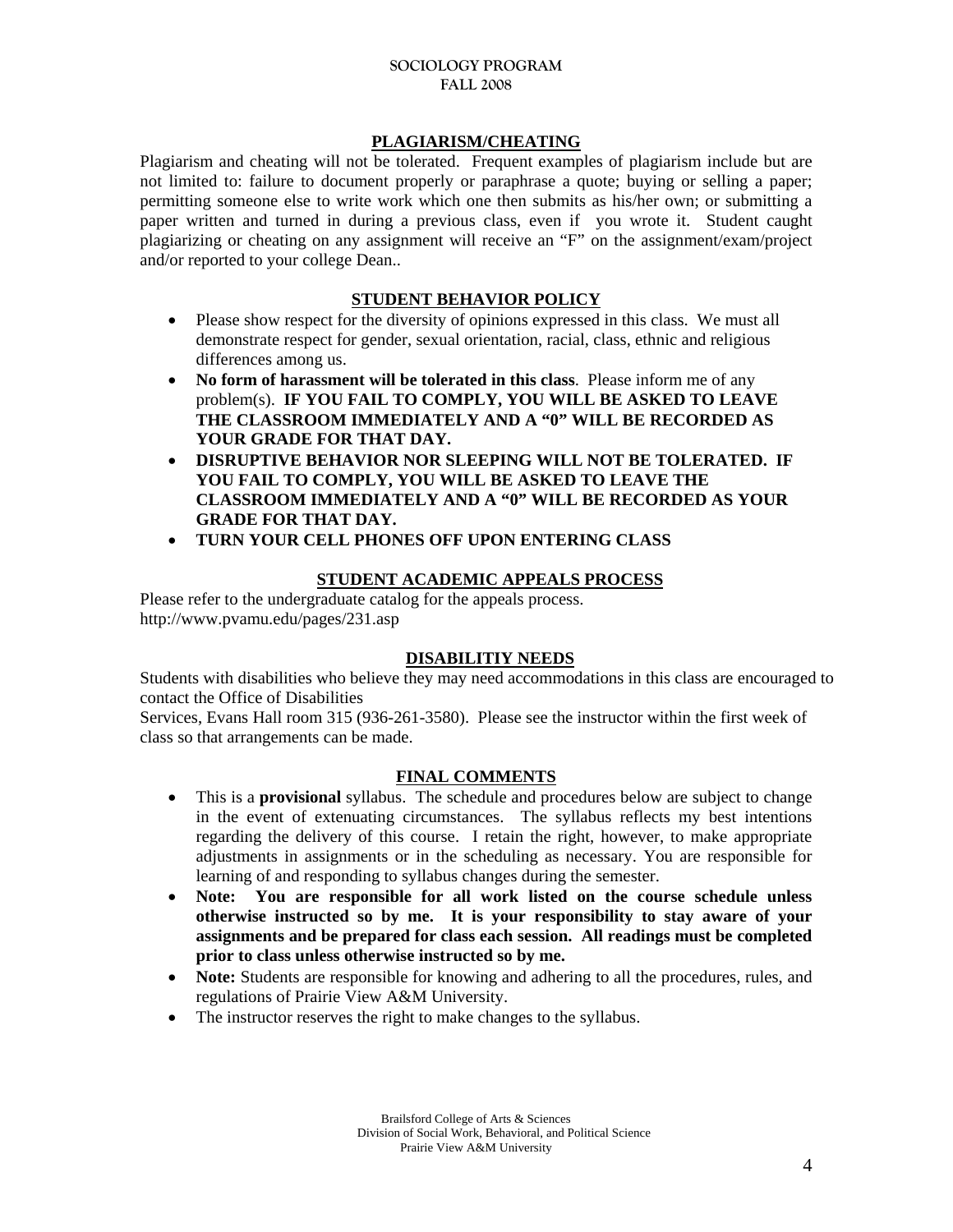### **TENTATIVE COURSE OUTLINE**

| <b>WEEK 1: August 25-29</b><br>August 25<br>Tuesday    | First Day of Class, Welcome, Review Syllabus                                                        |
|--------------------------------------------------------|-----------------------------------------------------------------------------------------------------|
| <b>August 28</b><br>Thursday                           | <b>Introduction to Social Statistics</b>                                                            |
| <b>WEEK 2: September 1-5</b><br>September 2<br>Tuesday | UNIT 1 / POSSIBLE LIBRARY VISIT                                                                     |
| September 4<br>Thursday                                | UNIT <sub>1</sub>                                                                                   |
| WEEK 3: September 8-12<br>September 9<br>Tuesday       | UNIT 1/ IRB CERTIFICATION DUE                                                                       |
| September 11<br>Thursday                               | UNIT <sub>1</sub>                                                                                   |
| WEEK 4: September 15-19<br>September 16<br>Tuesday     | UNIT <sub>1</sub>                                                                                   |
| September 18<br>Thursday                               | UNIT <sub>1</sub>                                                                                   |
| WEEK 5: September 22-26<br>September 23<br>Tuesday     | LAB                                                                                                 |
| September 25<br>Thursday                               | STATISTICAL ANALYSIS PROJECT #1 DUE                                                                 |
| WEEK 6: September 29-October 3<br>September 30         |                                                                                                     |
| Tuesday                                                | UNIT <sub>2</sub>                                                                                   |
| October 2<br>Thursday                                  | UNIT <sub>2</sub>                                                                                   |
| WEEK 7: October 6-10<br>October 7<br>Tuesday           | UNIT <sub>2</sub>                                                                                   |
| October 9                                              |                                                                                                     |
| Thursday                                               | UNIT <sub>2</sub>                                                                                   |
| <b>WEEK 8: October 13-17</b><br>October 14<br>Tuesday  | Midterm Preparation                                                                                 |
| October 16<br>Thursday                                 | <b>FALL 08 MIDTERM</b>                                                                              |
| WEEK 9: October 20-24                                  | Brailsford College of Arts & Sciences<br>Division of Social Work, Behavioral, and Political Science |

Prairie View A&M University